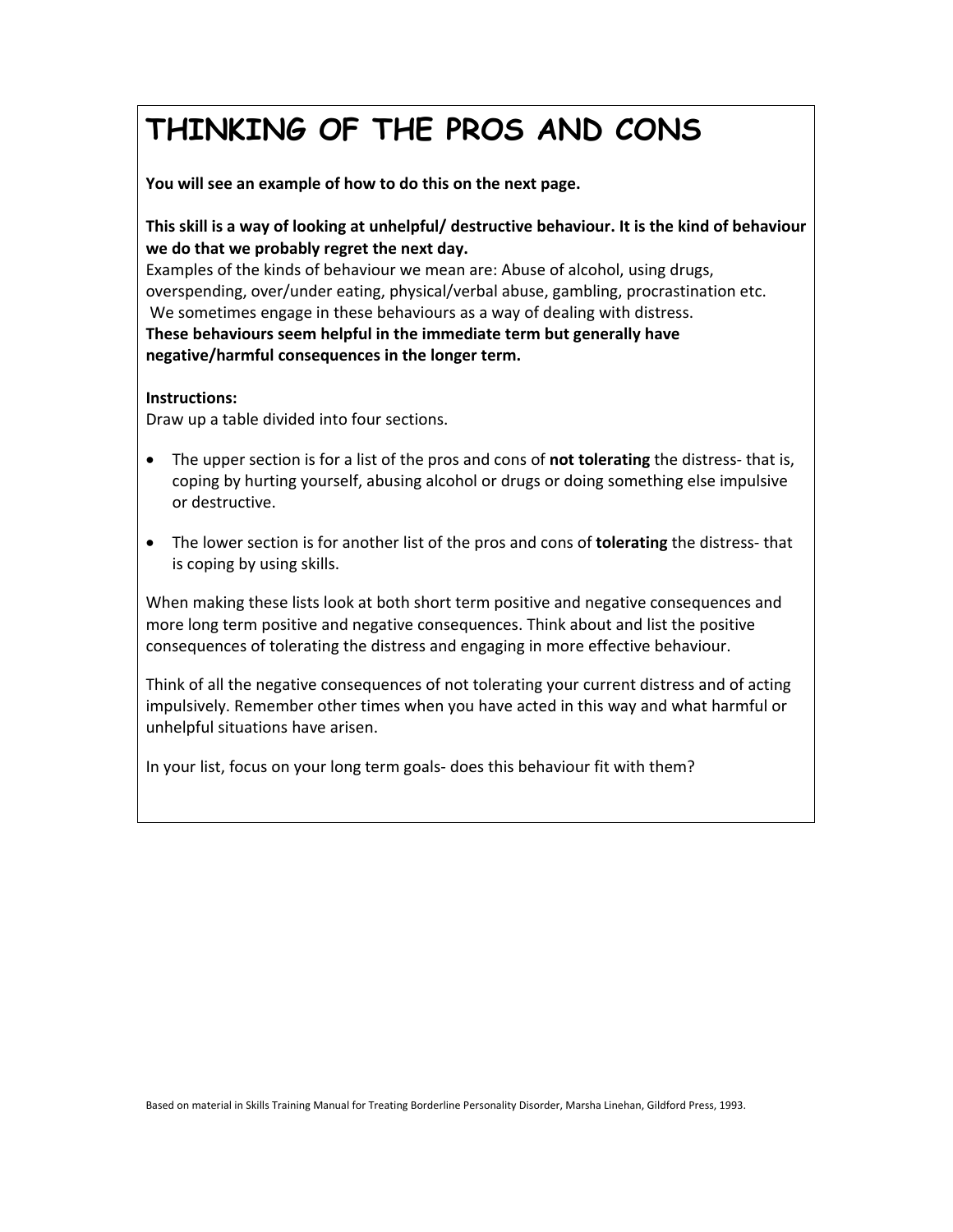## **EXAMPLE of PROS AND CONS**

**Behaviour we are analysing: OVERUSE OF ALCOHOL when stressed** 

| <b>PROS</b>                                                             | <b>CONS</b>                                                            |
|-------------------------------------------------------------------------|------------------------------------------------------------------------|
| Advantages for me of doing this                                         | Negative consequences (usually take                                    |
|                                                                         | longer to appear)                                                      |
| Socíat                                                                  | \$ expensive                                                           |
| Makes me feel better                                                    | Health/Physical effects eg hangovers<br>Cannot study well the next day |
| Relaxing                                                                | Relationship problems                                                  |
| Distracts me                                                            | Potential problems with the law-                                       |
| Escape                                                                  | disorderly conduct, fights, drunk                                      |
| Fun                                                                     | drívíng                                                                |
| Socially acceptable                                                     | Effects my ability to do my job                                        |
| Makes me feel less self conscious                                       | Potential addiction                                                    |
| I forget my problems                                                    | Doesn't deal with the problem<br>Can make things worse                 |
|                                                                         | Embarrassing behaviour                                                 |
|                                                                         | Feelings of shame /regret                                              |
|                                                                         | Unsafe sex and other unwise choices                                    |
| What keeps the behaviour going-                                         | Motivator for change                                                   |
| short term reinforcers                                                  |                                                                        |
|                                                                         |                                                                        |
| DOING SOMETHING SKILFUL eg SEE PLAN                                     |                                                                        |
| <b>PROS</b>                                                             | CONS                                                                   |
| Advantages of doing something more                                      | Disadvantages                                                          |
| skilful                                                                 |                                                                        |
| Feel more competent                                                     | HARD                                                                   |
| Better for my self esteem                                               | Need to know what other things I can                                   |
| Effects last longer                                                     | do                                                                     |
| More likely to address the problem or<br>at least not make things worse | Need to know what works<br>Takes longer to work                        |
| Better for my physical and mental                                       | Takes time to learn                                                    |
| health                                                                  | May get laughed at by my fríends                                       |
| No hangovers                                                            | My friends expect me to go drinking                                    |
| My girlfriend doesn't get so angry                                      | I would have to think about what to                                    |
| Cheaper                                                                 | say to them about my not drinking                                      |
| Can get to work the next day or get my                                  |                                                                        |
| assignments finished<br>Not taking risks                                | The barriers to change- what you                                       |
| Motivator<br><b>for</b><br>change-<br>do<br>why                         | need to overcome if you really want                                    |
| something different?                                                    | lasting change                                                         |
|                                                                         |                                                                        |